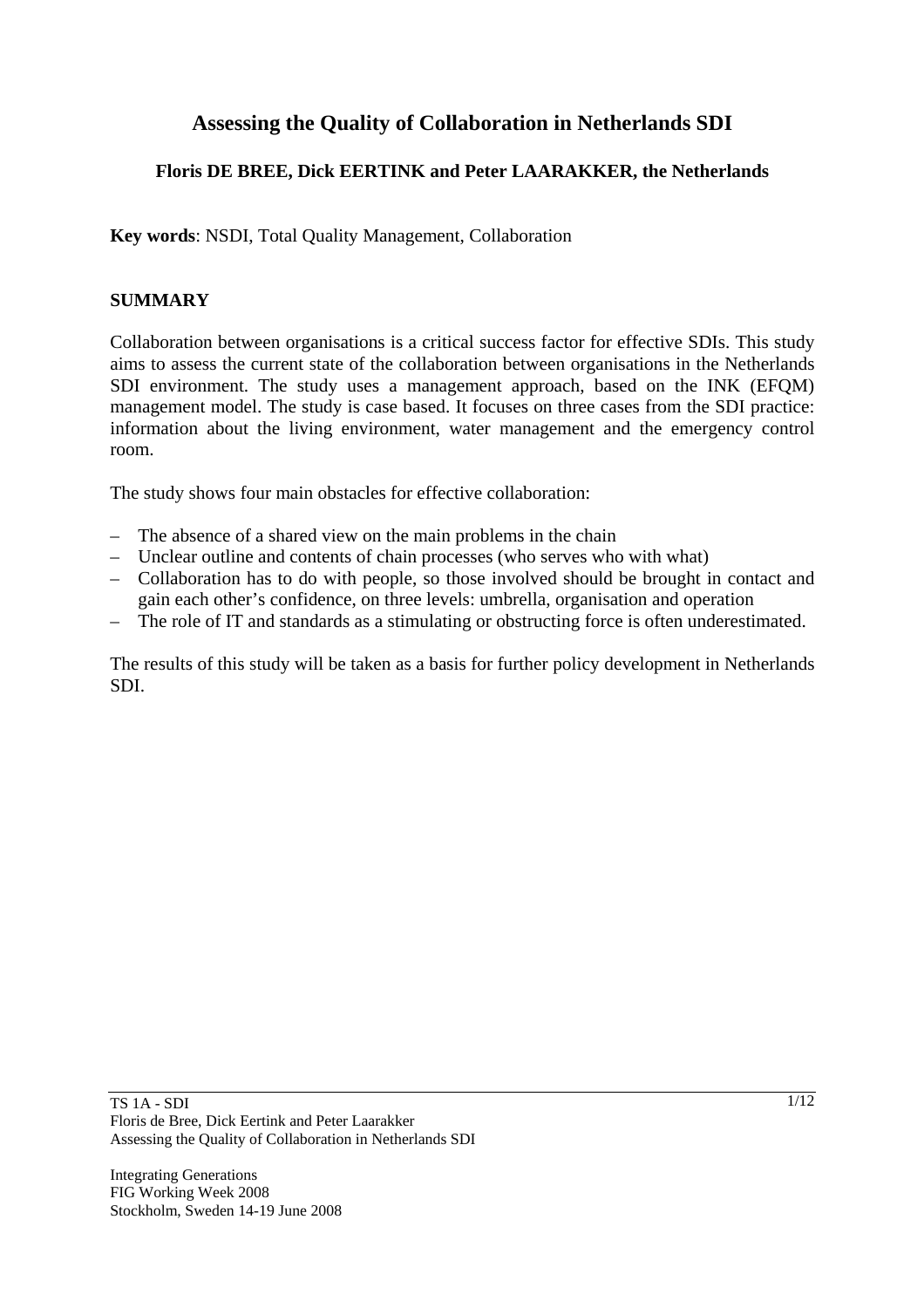# **Assessing the Quality of Collaboration in Netherlands SDI**

# **Floris DE BREE, Dick EERTINK and Peter LAARAKKER, the Netherlands**

## **1. INTRODUCTION**

### **1.1 General introduction**

Just as in the rest of the world, in The Netherlands through the ages geographic information (geo-information) has played important roles, ranging from military purposes to exploration purposes and from town mapping to treasure hunting. And geo-information is still playing an essential role.

Traditionally, all information systems were built separately as no useful exchange platform existed. Increasing computer power and computer networks have since the 1990's led to a lot of initiatives worldwide to improve the exchange of spatial information by establishing some kind of infrastructure; the so-called Spatial Data Infrastructure (SDI). SDI can generally be defined as the facilitation and coordination of the exchange and sharing of geo-information between stakeholders in the spatial data community (Rajabifard, 2002).

Due to the long time that no exchange systems for geo-information existed, geo-information 'silos' were established. Every organisation gathered his own information and used his own standardization. The minister of housing, environment and spatial planning is since long responsible for the coordination of geo-information in the Netherlands. Nonetheless, coordinating bodies like RAVI and the National Clearinghouse had limited power and worked on the basis of consensus. Within national government geo-information was not really managed up to now.

Stimulated among others by the emerging European guideline on Inspire, in June 2006 the minister installed the GI-council, aiming at a more coherent policy making on public sector geo-information. The GI-council consists of representatives on the highest policy level of central, regional and local public authorities. In spring 2007, Geonovum was founded as the operational NSDI coordinating body in the Netherlands.

The GI-council decided that as a starting point for their strategic policy making in the field of the Netherlands SDI, an assessment was necessary to define the scope of the field and to assess its current status.

Assessing Geo Information Infrastructures (SDIs) is a challenge because of its many, often intangible, definitions. Many definitions focus on the technical aspects of the NSDI like data, standards, networks and other components. In general there is less attention for the organizational aspects of an NSDI. However, the quality of collaboration is considered a critical success factor for SDIs. This leads to the thought that quality management methods that focus on all aspects of the organization of the NSDI might help in this assessment.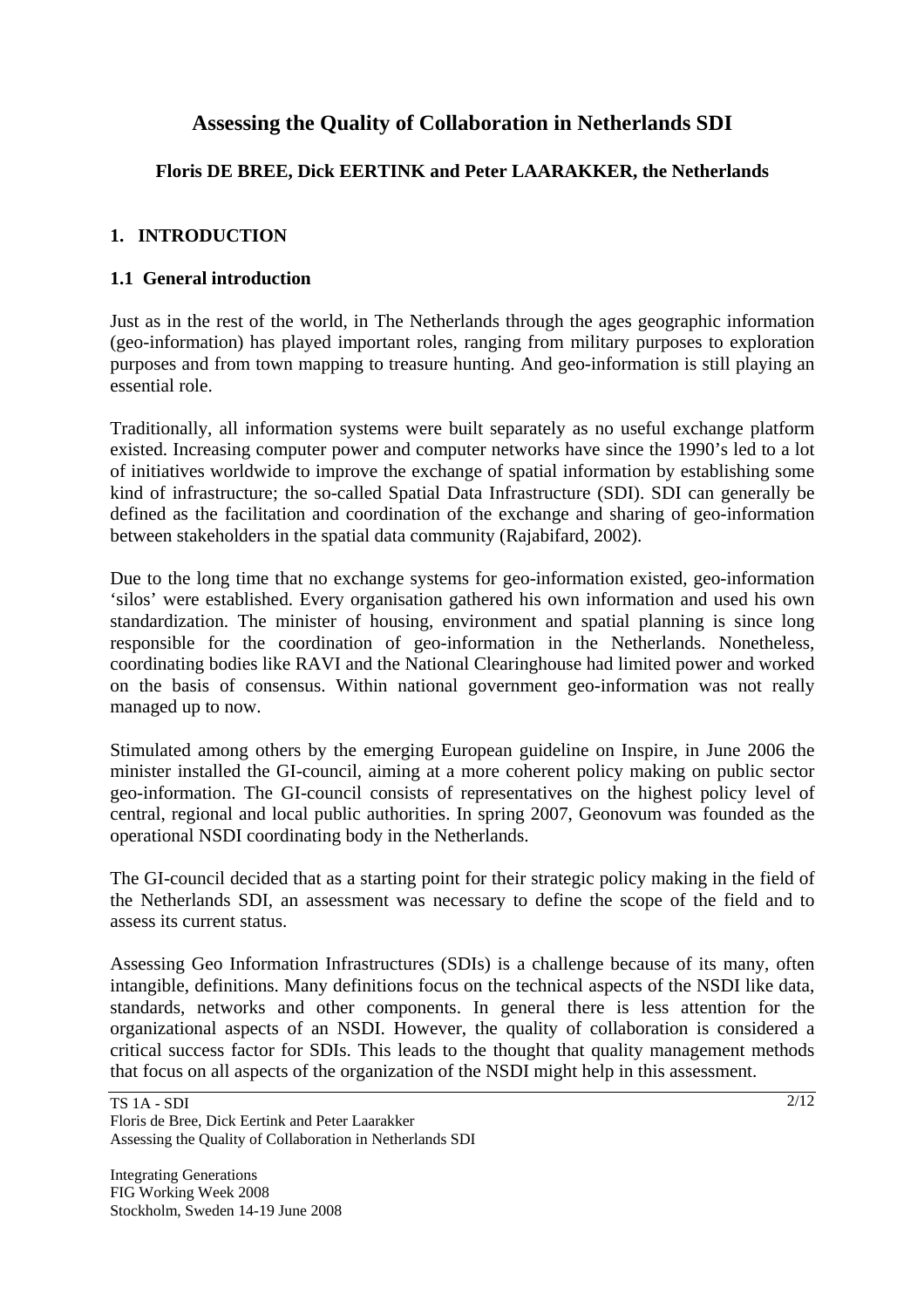The Netherlands Cadastre, Land Registry and Mapping Agency (Kadaster) as many other organisations has positive experiences using a 'total quality management' model for internal assessments. This is used for getting a clear view of the state of the internal organisation, what is working well and what needs improvement. As the NSDI can be seen as a number of networks of collaborating organisations, it was assumed that a similar approach could work to assess the quality of collaboration. Kadaster offered the GI-council to aid them in their search for a clear starting point for their policy by means of such an assessment.

## **1.2 Popularity of Thinking in Chains and Networks**

Thinking in chains and networks finds its origin in the management concept of the Japanese automotive sector in the last quarter of the 20th century. Instead of price-based procurement, Toyota and others decided to establish intensive partnerships with suppliers. At the same time, the number of suppliers was reduced. Partnering with these suppliers led to new products with the demands of the customer as a starting point.

In recent years many organisations in the public sector have embraced business principles similar to those of the private sector. Providing efficient and effective services to the customer, the patient, the student, the civilian etc. requires good collaboration with other organisations. The situation here might even be more complex because the problems in society (environmental issues, public security) go beyond the possibilities of single organisations, whereas these organisations traditionally focus on their own tasks and responsibilities.

The awareness of the importance of partnering shows from the popularity of this item in conferences and workshops and can be seen in several recent publications (GBPA, 2005; Havermans et.al., 2007).

### **1.3. Backgrounds INK Model**

The Netherlands INK management model is based on the European model EFQM. This model provides an evaluation framework for assessing an organisation's actions (enablers) and its achievements (results). On either side, both 'hard' aspects, such as performance measures and 'soft' aspects such as social coherence are taken into account. At present, the INK foundation is developing an extension to its model to be used for assessing quality of cooperation within networks of organizations (INK, 2006).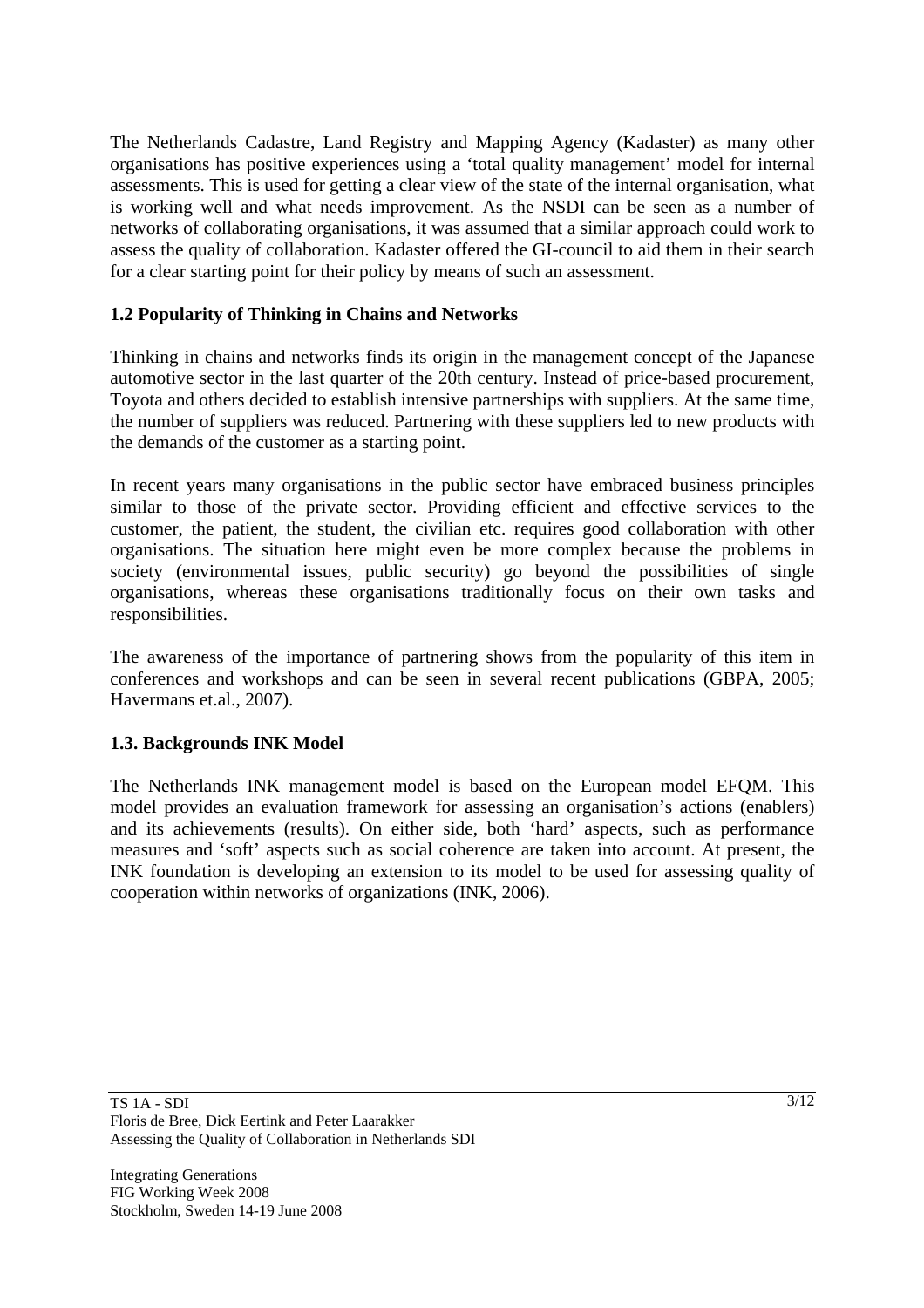

### **1.4. Project Approach**

The project uses a case-based approach, focusing on collaboration in practice. Three cases were selected from the full scope of NSDI applications: geo-information delivery in the private housing market, geo-information delivery for disaster management and geoinformation delivery for water management. Each of the cases consisted of a cluster of about eight organisations who have to work together to deliver a product or service. The organisations participated voluntarily in the project and were willing to share their opinion on the pluses and minuses of the collaboration.

In the project an adapted form of the INK management model was used, focusing on the evaluation of network organisations; 'the INK chain evaluation'. This approach leads to a common basis of understanding to find a common approach for the chain.

The method consisted of a number of components.

#### A. Identification of drivers for improving collaboration

Drivers for effective chain collaboration are identified from five perspectives: management, employees, customers, partners and general public. Participants were asked why collaboration within the chain is necessary from these perspectives.

#### B. Chain process description

Processes are in the heart of the INK-model, showing the importance of sharing a clear vision of the (chain) process in which partners are participating. Using a template for processes,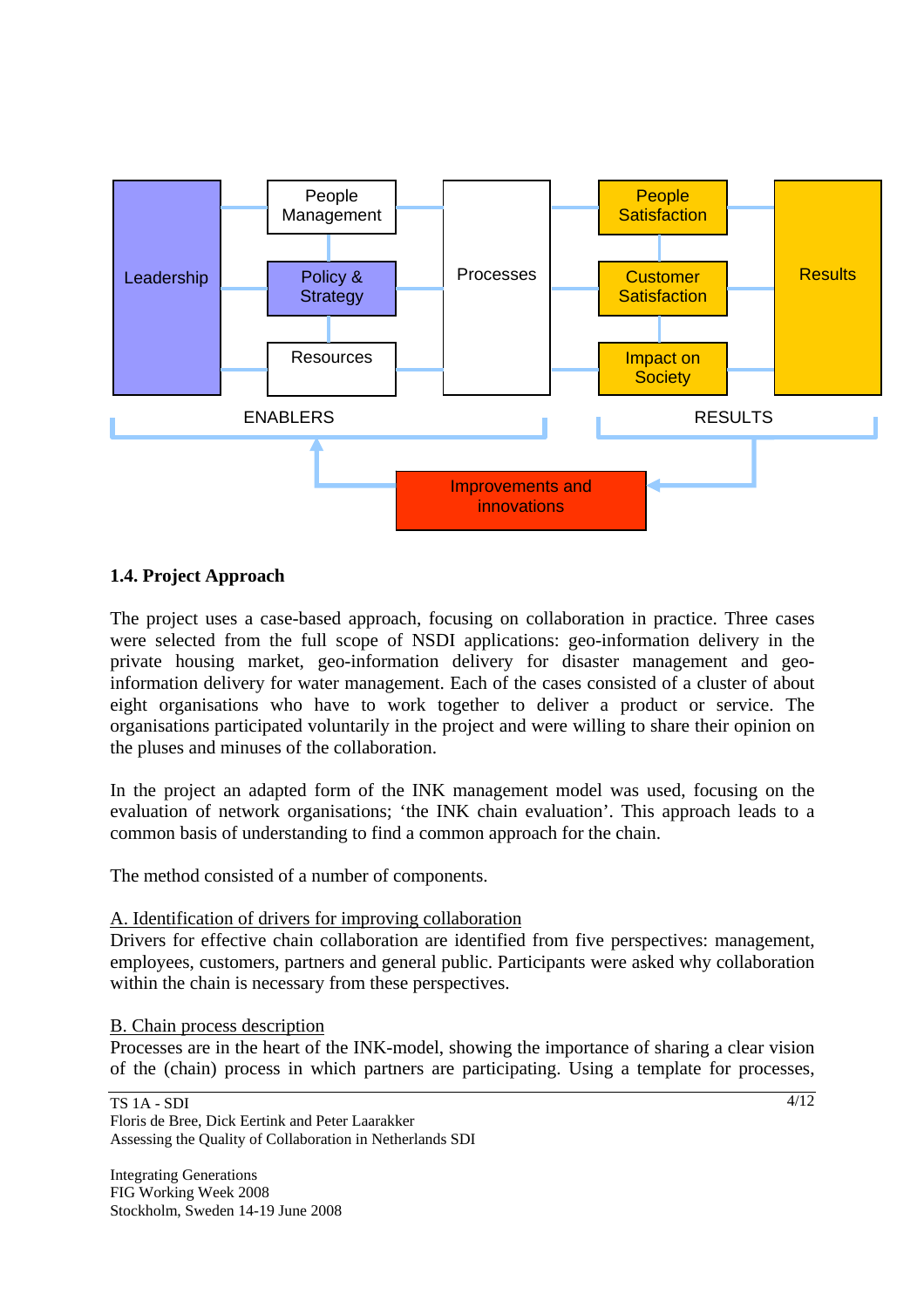participants were asked to draw their own position in comparison to other stakeholders in the chain (without losing focus on the consumers of the chain).

## C. Typology of the chain

A clear view on the type of chain you are participating in is essential to formulate suitable measures. The INK approach distinguishes five chain types. A questionnaire is used to find the most fitting. The types are:

- Collaborative initiative. Organisations partner on a voluntary basis, charisma of initiators is crucial
- Project based collaboration. A contract with a fixed end date as base for collaboration
- Structural collaboration. Problem focused collaboration between organisations having equal powers
- Supply chain partnership. One dominant organisation gives directions, others search for maximal surplus (automotive branch as an example).
- Institutional Collaboration. Collaboration based on law or other institutional rules.
- Each of these types have different characteristics and require different approaches for improving effectiveness.

# D. State of play of individual organisations

A chain is as strong as its weakest link. The cooperative strength of the individual organisations was assessed using an abridged form of the regular INK-evaluation method.

### E. Analysis and suggestions for improvement

The outcomes of all previous diagnostics led to suggestions for improvement of collaboration in the cases. From the results of the three cases, a common view was extracted of the characteristics of collaboration within the Netherlands geo-information community as a whole and presented to the GI-council.

# **2. RESULTS CASE STUDIES**

# **2.1. Living Environment**

A citizen with a question about his living environment expects a correct and complete answer, preferably from one source. Currently citizens have to harvest their information from different sources. It may not be even clear whether the information is available at all. This chain of information needs to be more well-suited for the citizen.

This chain is focused on location based interoperability between different data providers.

The participants in this case study were the Ministry of Housing, Spatial Planning and Environment, province Zuid-Holland, municipality Rotterdam, Funda (a private webportal to houses for sale and rent), Kadaster and BO-EX housing cooperation (responsible for around 8000 houses for rent within the region of Utrecht).

The chain can be characterized as a cooperative initiative: participants share a common belief that service to citizens in this area can be improved.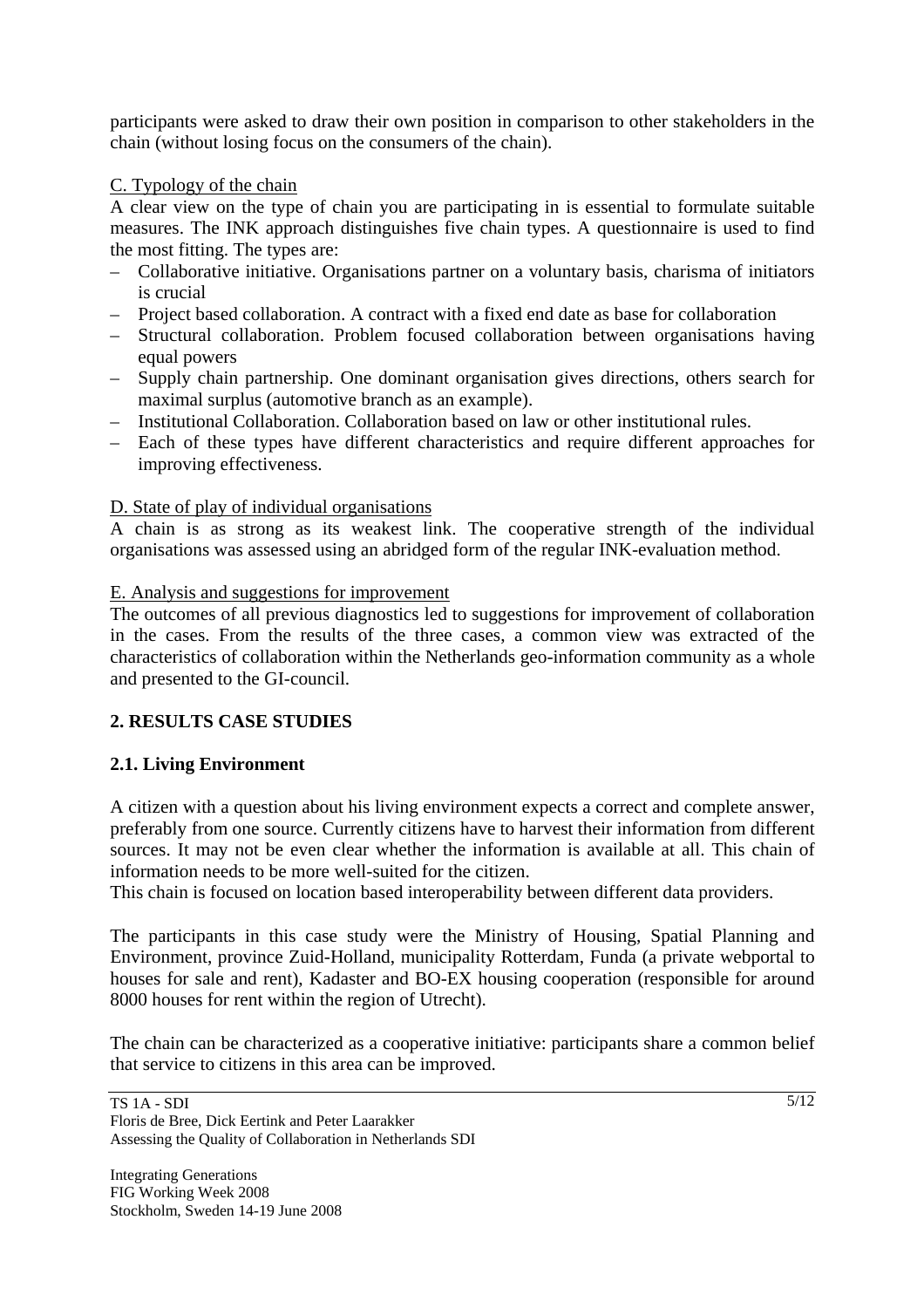For each of the INK-enablers a number of recommendations was proposed.

Leadership

Leadership within this chain is a difficult process as it is mainly driven voluntarily. To get stakeholders involved, it is important to show them what is in it for them.

All stakeholders should agree on one organisation having a coordinating role. It is suggested that citizens themselves, by means of a consumer's organisation should be responsible for the chain. Also municipalities should have a central role in the collaboration process, as they often are the first portal for questions regarding the living environment. However, in the Netherlands it is difficult to make agreements with all municipalities as there are around 500 autonomous units.

# Strategy

The first step in the process has already been accomplished by the ministry of housing in the project 'Citizens panel E-strategy'. In this project an inventarisation was made on the needs and wishes of citizens within their living environment. The characteristics of the cooperative initiative require a pull strategy, not a formal approach. Evaluation within the process should be carried out by citizens and organisations that are directly involved, not top down.

# **Employees**

The cooperative initiative requires persons with a positive drive and open mind to give shape to the chain.

# Resources

Tools for data access should be simple to use and well integrated. Avoid dependency on a developer, use international standards.

For promotional resources it might be interesting to use:

- An interactive GEO-game
- Week of the GEO-data
- Directly involve citizens

### Process

A new process was designed for the collaboration chain, with the needs and wishes of citizens as a starting point, resulting in an integrated information portal.

# **2.2. Water Management**

Water management is the range of activities aiming at managing underground water and surface water as effectively as possible. One of the aims is flood prevention. Water boards and municipalities are responsible for operational water management and for the execution of policy that is defined by provinces and government at national level. Water management requires a variety of geo-information: altitude, robustness and lifespan of dikes, underground water levels and many other information sources. This case study focused on the cooperation in the design of the new version of the altitude model of the Netherlands (AHN), a typical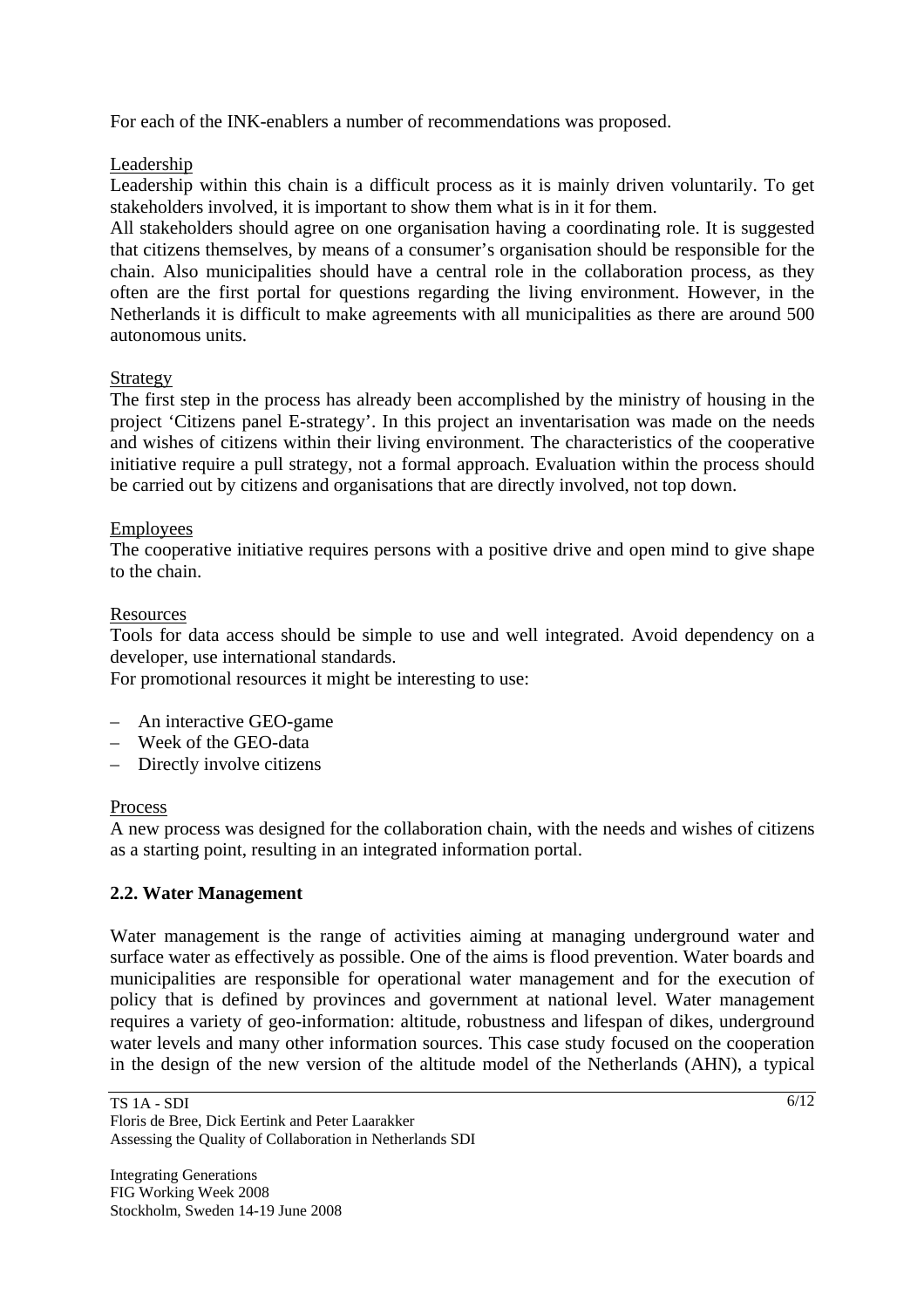product development process.

The participants in this case study were RWS AGI (State Office for Public Works and Water Management), TNO DINO (data and information of the subsurface), Stichting GBKN-Zuid (Large Scale Base Map region South), Waterschap Peel en Maasvallei (waterboard region Peel en Maasvallei) and Kadaster. Currently, RWS AGI and the water boards are partners in AHN, other organisations are (potential) stakeholders.

The case study shows that in general there is not a great 'sense of urgency' for collaboration in this field. AHN can be characterised as structural collaboration, with some aspects of project-based collaboration.

Conclusions and recommendations by INK enablers are:

### Leadership

Interests of individual organisations are not always aligned with the interests of the chain process. Interests can be overruled by political priorities, often driven by issues in public opinion, such as climate change.

Not all stakeholders are involved in the highest level of decision making (e.g. waterboards are represented by a union of waterboards, this union can only advise waterboards, as they are independent). The AHN steering committee should focus on gaining confidence with potential new clients. A basis for this can be the GI-council or Geonovum.

### Strategy

A chain strategy should be developed with the following ingredients:

- Focus on processes
- Define results and risks (align risks with responsibilities)
- Align financial and HR policies within the chain
- Design transparent relationships between organisations on process level

Having a customer-focused strategy within the partnering organisations was found an important success factor.

#### Employees

Stimulation of collaboration among colleagues within the individual organisations is also considered as an important success factor.

#### Resources

New demands regarding the AHN may lead to a different finance structure. Sharing knowledge within the chain should be part of knowledge management within the organisations.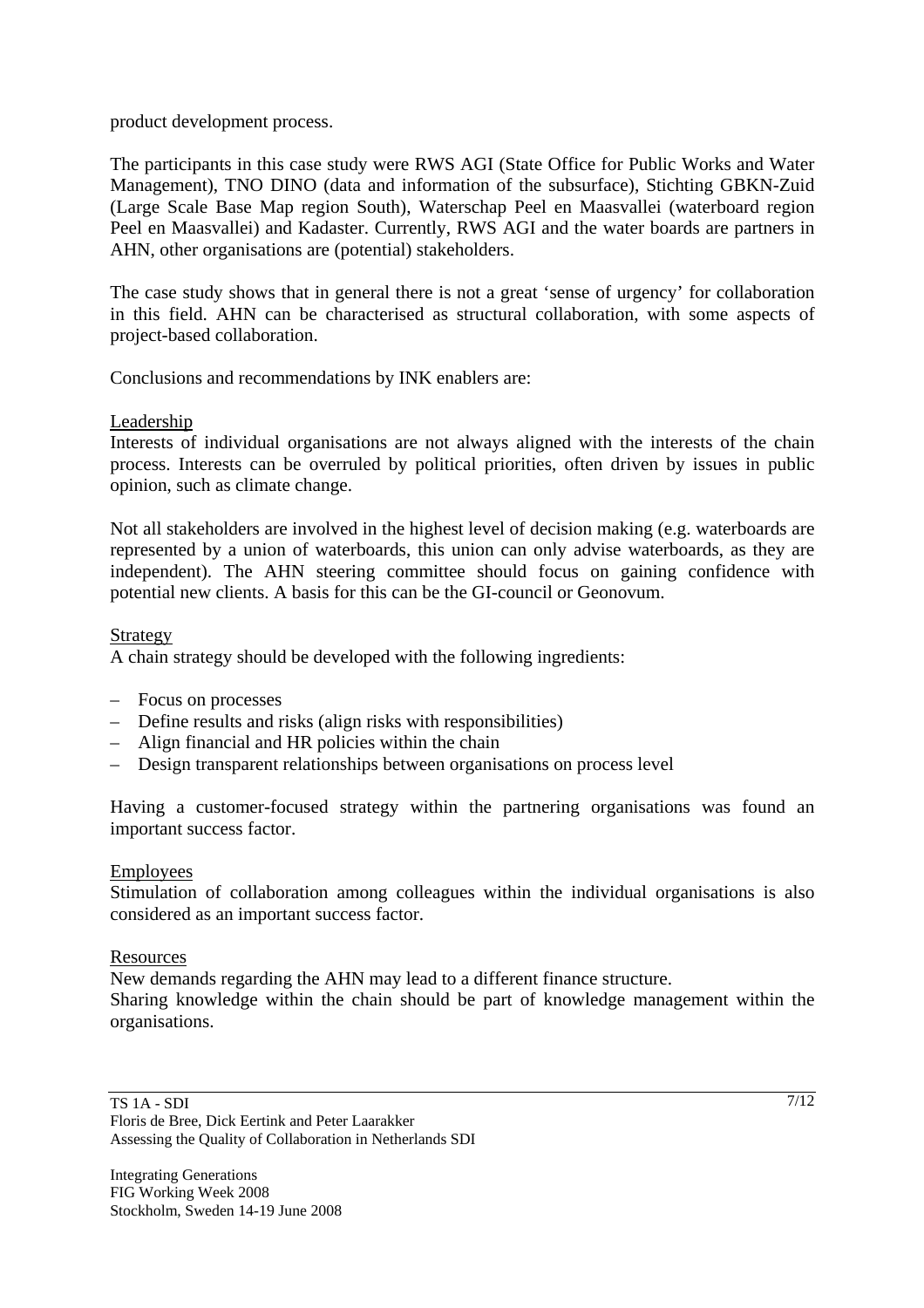### **2.3. Emergency Control Room**

The emergency control room is the place where reports of calamities are handled for appropriate action by police, fire brigade and medical services. Within no-time a variety of location based data, derived from different resources, have to be available for use. Officially police, fire brigade and medical services have a control room of their own. Currently, a lot of initiatives take place to improve the collaboration on the regional level.

The participants in this case study were the emergency control room of police region Limburg Noord, municipality Ede, municipality Arnhem, Kadaster, GBKN (National Large Scale Base Map) and Dataland (portal for information on buildings and addresses).

There is no dominant collaboration type in this field. In some regions collaboration may be characterised as institutionalised or project-based, in other cases it is more like a collaborative initiative. Main driver for collaboration is the public opinion that institutions should cooperate well in case of emergencies.

#### Leadership

There is no common vision on the functioning of a joint emergency control room. Despite efforts to tackle this problem on the national level, the collaboration still lacks clear leadership. It is recommended to make a good overview of on-going initiatives and to communicate positively (Be good and Tell it) in order to convince others to adopt good practices.

Besides that, a supported vision by the direction of the safety region is important. The partners within the emergency control rooms share a common view of "What does the client want?". Also the data suppliers share a common view on how to suit the needs of the partners. This can be organised in a suppliers board.

#### Strategy

Due to the lack of management of the chain, the variety of strategies by the stakeholders is more frustrating than stimulating. Also the data providers have little focus on the client and on the availability of data.

#### Employees

Focus on people and culture, based on value added from a customer perspective.

#### Resources

At the moment the funding for improving collaboration seems to be lacking. There might however be sufficient funding on a macro level.

#### Process

There should be a common view on the process of using geo-information in the emergency room. The use of geo-information should be part of the evaluation of calamities.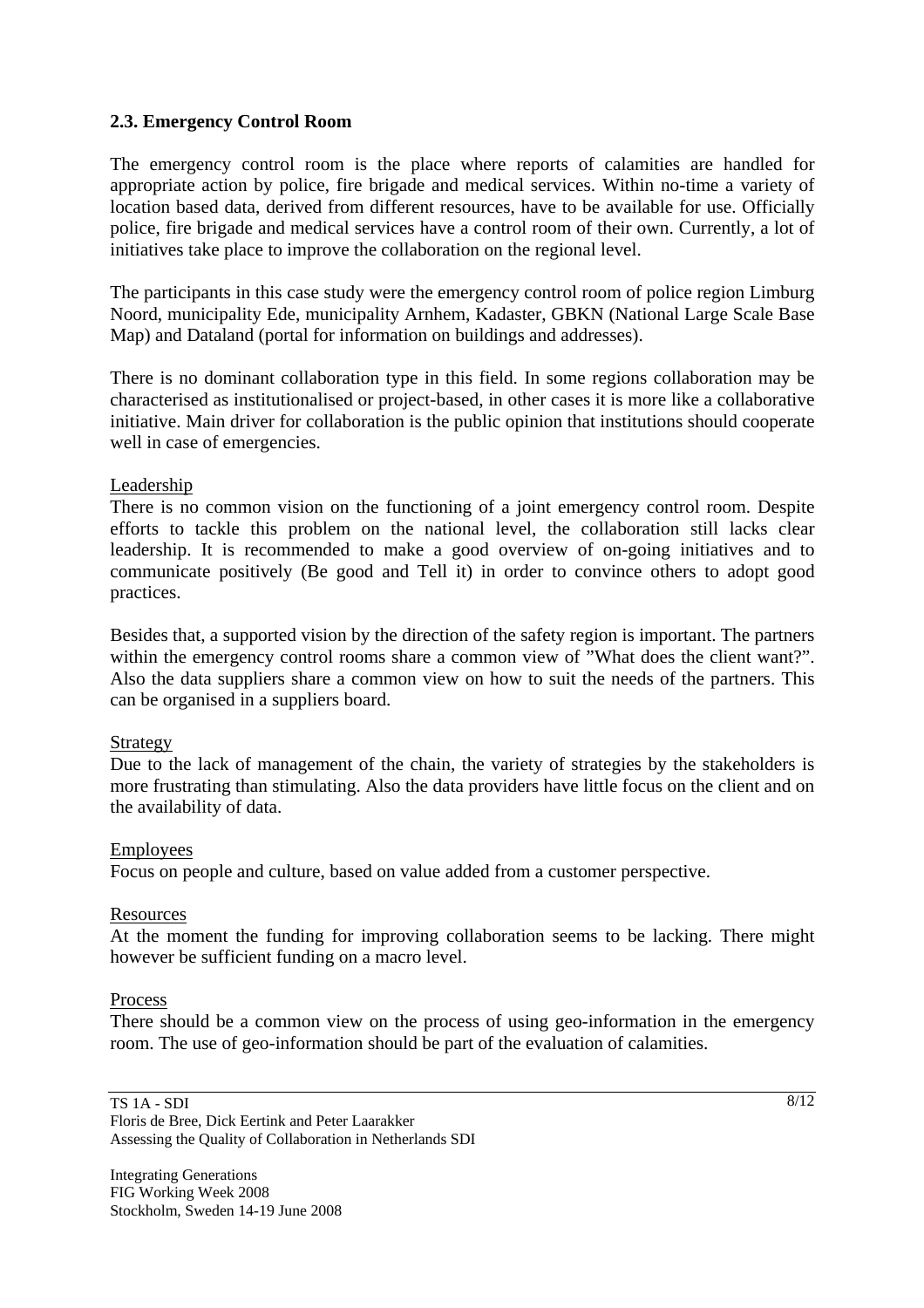# **3. GENERAL CONCLUSIONS AND RECOMMENDATIONS**

### **3.1. Conclusions for the NSDI**

There is not one 'geo-information chain'. The NSDI consists of a variety of chains and shows a variety of approaches to collaboration. The three chains analysed in this project showed very diverse results. Therefore it is difficult to say whether we created an integral view on the organisational aspects of the NSDI. Nonetheless, some general conclusions can be drawn, as presented below.

#### 1. Drivers for collaboration

The cases showed that the chains are often voluntary. There is no sense of urgency for collaboration. In many cases, improvements are driven by stakeholders (often as inidvidual persons) with good ideas and not by necessity for the continuity of the organisation.

The case studies show that the political dimension is an important reason for collaboration. For example the discussion on climate change led to increased attention to the theme water management. The emergency control room received more attention due to the discussion on safety. Nevertheless, not always does this increase of political attention result in an increasing awareness of the geo-information chain.

From the living environment case comes forward that politics can also have negative impact on collaboration. After the installation of the new administration, the e-government project was cut back on finances and some parts may not be implemented.

#### 2. Chain process

In the case studies, the outline and contents of the chain (who serves who with what) are not clear. Process-based thinking and working is already complicated on the organisational level, as it impacts the way of managing the organisation. On chain level this is even more complicated. As hierarchy is lacking, the process identification is a hell of a job (what is the chain process, which services for which customers, how are things controlled, etc.). Nonetheless, this is key for improving collaboration. If key processes are not defined and if key drawbacks are not identified, the chain will continue to work on an ad-hoc basis.

#### 3. Leadership

A shared vision on the weak points in the chains is in most cases not present. A sense of urgency is missing. Often individual organisations have a problem to give up their autonomy within the chain.

#### 4. Chain strategy

The lack of a common vision and a clear definition of the chain process leads to uncertainty of the chain strategy. Ingredients of such a strategy are:

- Goals to be attained

- Risks and the spread of it

#### TS 1A - SDI Floris de Bree, Dick Eertink and Peter Laarakker Assessing the Quality of Collaboration in Netherlands SDI

Integrating Generations FIG Working Week 2008 Stockholm, Sweden 14-19 June 2008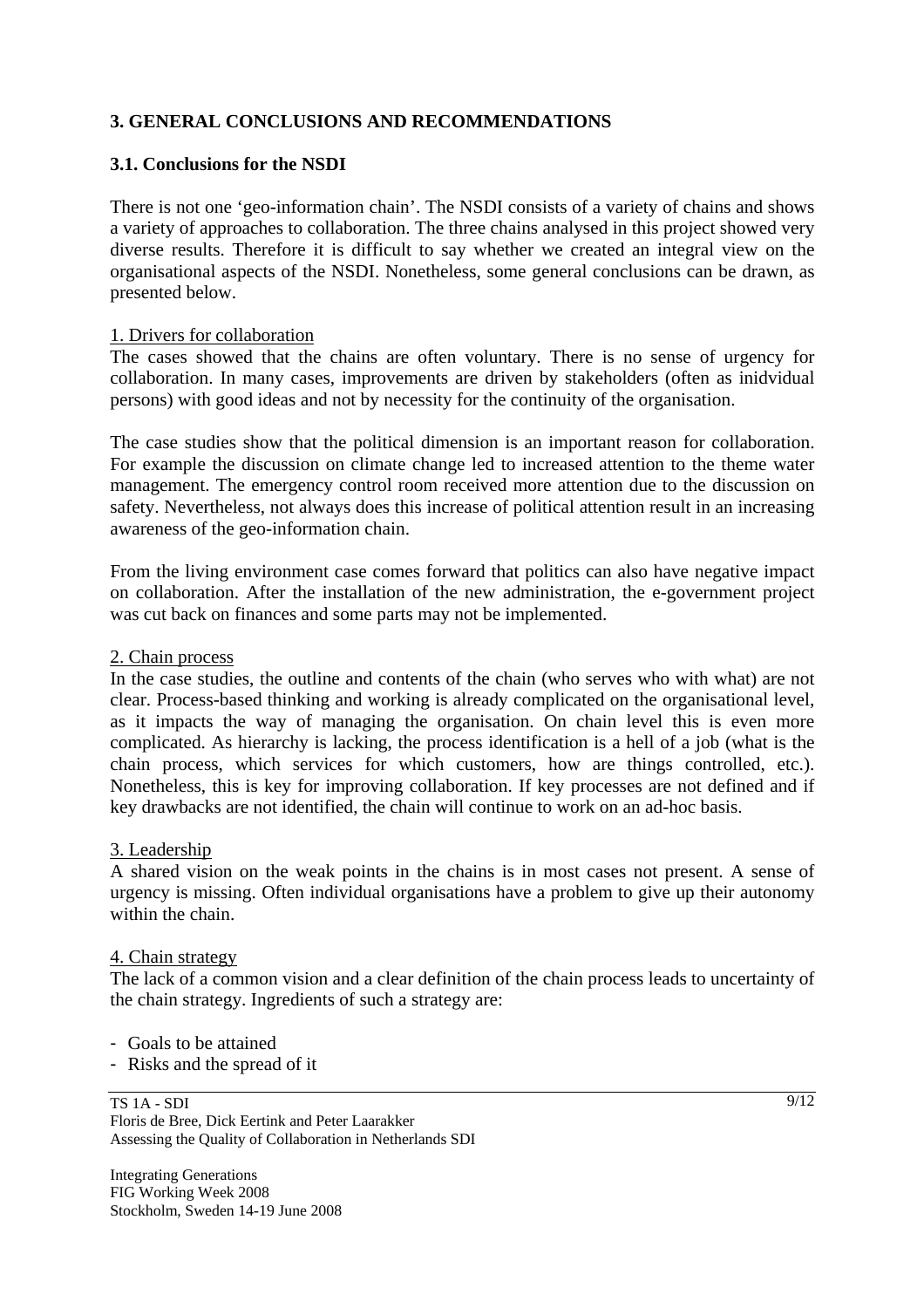- Consequences for employees

- Financial aspects

### 5. Employees

Three different levels of action can be distinguished:

- People involved in the chain (colleagues of different organisations who have to work together)

- Leaders of individual organisations who have to stimulate, facilitate and evaluate collaboration

- Umbrella and political organisations who have to create a framework on which collaboration is built.

Combining actions on these levels is very complicated and can not be arranged by means of formal procedures.

Those directly involved have to know each other on all three levels, and discuss and come into agreement on what binds them and what bothers them within the chain. This aspect has been underlighted in the workshop as participants generally were not cooperating with eachother in their day-to-day work.

#### 6. Resources

In all three cases the dominant role of ICT and standards becomes apparent. This needs to be delt with in collaboration and can function as main driver for improved chain collaboration. It should however not be used to force organisations to cooperate, but as a means to discuss possibilities, limitations and consequences at all three levels (umbrella, organisation and process) of collaboration. Top-down imposing of standards might very well be a show stopper for effective collaboration.

### **3.2. Conclusions on the Approach of the Project**

Improving collaboration in chains depends on a large variety of factors, partly technical, financial and legislative.

Nonetheless, the most critical factors are the willingness and skills of the individuals. The network of the individual, the awareness of dependency on others and the awareness of being part of the whole. Problem in this project was that participants were not partners on a day-today basis. A second problem was that leaders of the participating organisations did not participate directly or indirectly.

Using the INK-model as approach was a success according to the participants. It created overview and possibilities to discuss with partners. Despite the big differences between the participating organisations, still possibilities for improving collaboration came into view. Anyway, it was important not to use the INK-approach too strict, but to use it as a supporting mechanism for the project.

Exercises like these bring stakeholders together to generate ideas and thus contribute to improving the chain. It takes time to change from thinking as an organisation to thinking as part of a chain. This is a social-learning process that requires re-evaluating and eventually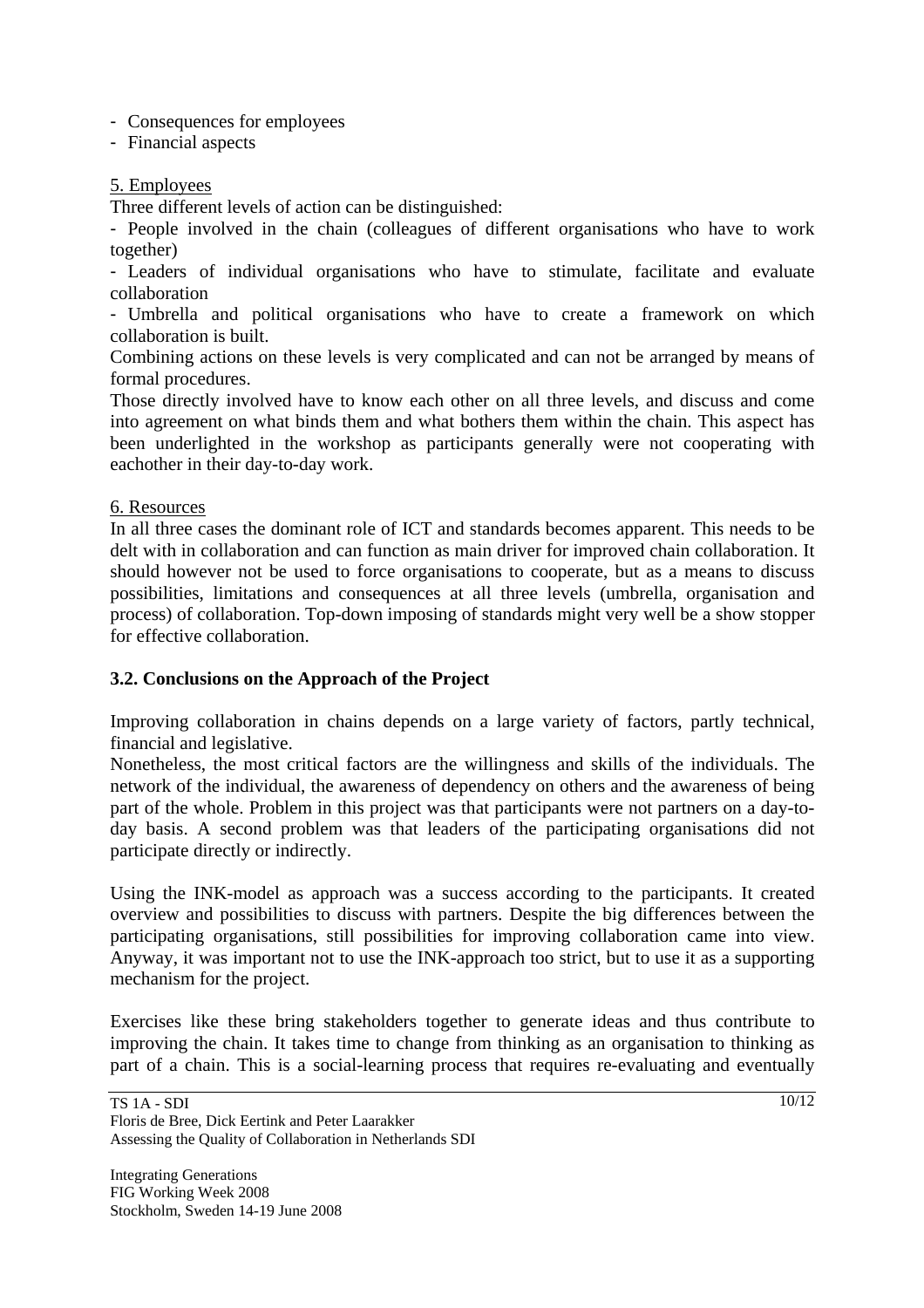rejecting current rules of thought. It is important take a practical viewpoint. Participation from profit-organisations may have a stimulating effect.

# **3.3. Recommendations**

As result of the conclusions mentioned above, the GI-council was recommended to:

- Set priorities for the approach of a few specific chains within the NSDI, this can be done using the vision document created by Geonovum.
- Aim at structural improvement of collaboration for the chosen chains, ingredients for this are mentioned in the conclusions above.